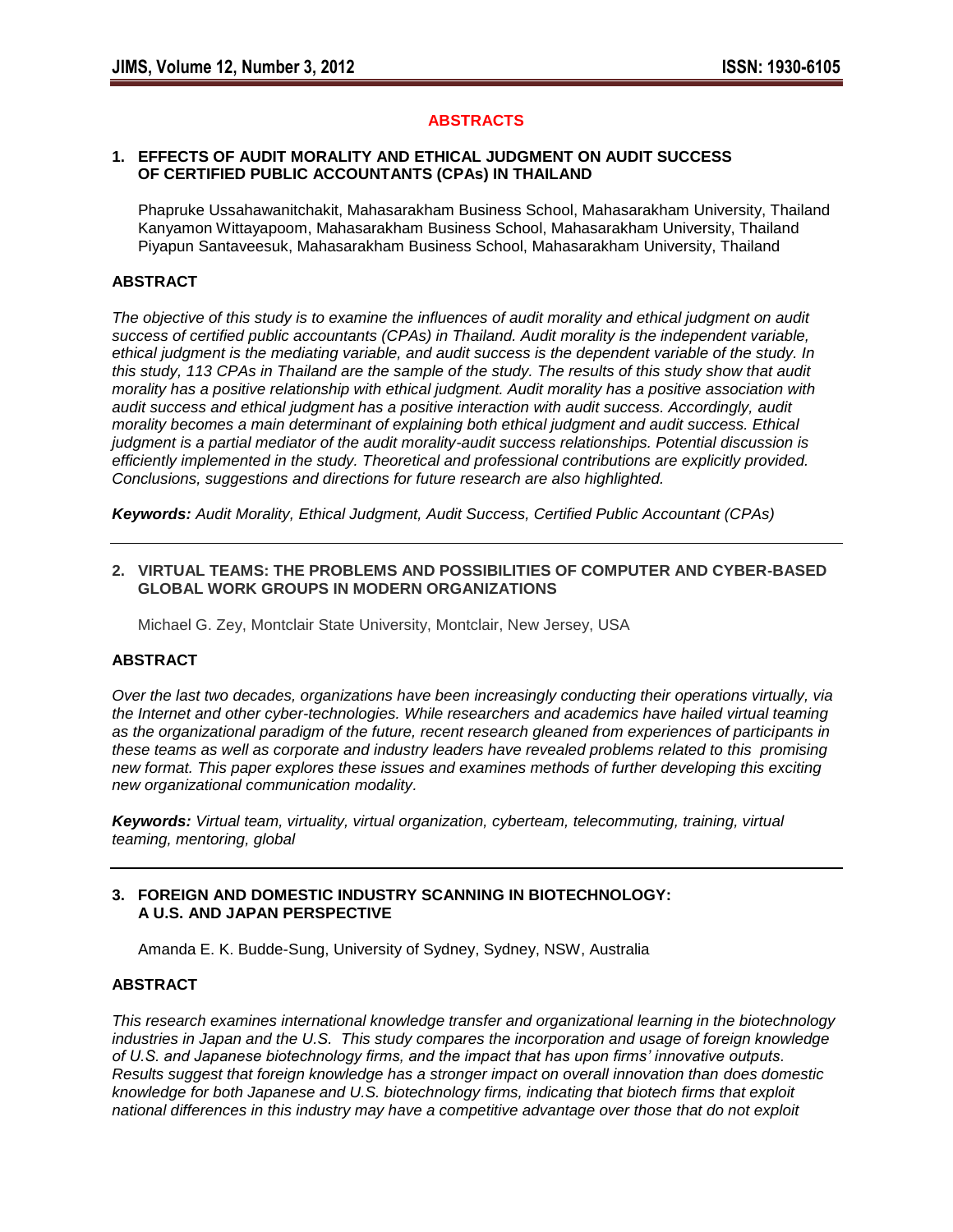*those differences. However, a domestic bias seems to persist for both U.S. and Japanese biotechnology firms.* 

*Keywords: Biotechnology, Technology Management, Cross-Border Industry Scanning, Japan, U.S.*

# **4. DATA MINING TECHNOLOGY EFFICIENCY AND AUDITING SUCCESS**

Aukkaradej Chaveerug, Mahasarakham University, Thailand

# **ABSTRACT**

*The objective of this research is to examine the relations between Data Mining Technology Efficiency on Auditing Success via Enhancing the Process of Audits, Fraud Prevention and Detection, and Effectiveness of Decision Making. Data collection is done by sending the questionnaires to certified public accountants (CPAs) in Thailand; measurements of constructs both the validity and reliability use the Ordinary Least Squares (OLS) regression analysis to test the hypotheses relationship and estimate factors affecting the Auditing Success. The results show the Data Mining Technology Efficiency has positive relationships with Fraud Prevention and Detection, Enhancing the Process of Audits, Effectiveness of Decision Making and Auditing Success. Theoretical, managerial and research implications are also discussed.*

*Keywords: Data Mining Technology Efficiency, Analyzing Financial Reports, Generation of Information, High Quality Information, Enhancing the Process of Audits, Fraud Prevention and Detection, Effectiveness of Decision Making, Audit Success* 

### **5. THE M-TILE MEANS, A NEW CLASS OF MEASURES OF CENTRAL TENDENCY: THEORY AND APPLICATIONS**

- D. DiMarco, Neumann University, Aston, PA, USA
- R. Savitz, Neumann University, Aston, PA, USA

### **ABSTRACT**

*A new class of measures of central tendency is introduced, called the m-tile means. These measures are widely applicable in both business and other applications. The sample mean and median are special cases of the m-tile means. In addition, the property of the "stability" of a measure is introduced and is also used to compare the measures under discussion. M-tile means are flexible, as their asymptotic variances, breakdown points and stability are functions of m. Hence a user may choose the value of m that best suits their application.*

*Keywords: Measures of central tendency, resistance, outliers*

## **6. MOBILIZING HUMAN RESOURCES TO ENHANCE BUSINESS INNOVATION CASE STUDY: STRATEGY & INNOVATION DEPARTMENT IN VODAFONE EGYPT**

Randa El Bedawy, Misr International University, Egypt Zeinab Shawky, Ph.D. Cairo University, Egypt

# **ABSTRACT**

*The uprising Egyptian revolution January 2011 triggered most organizations in the Egyptian society to revise strategies to invade markets vigorously with innovative plans in order to survive in such unforeseen economic*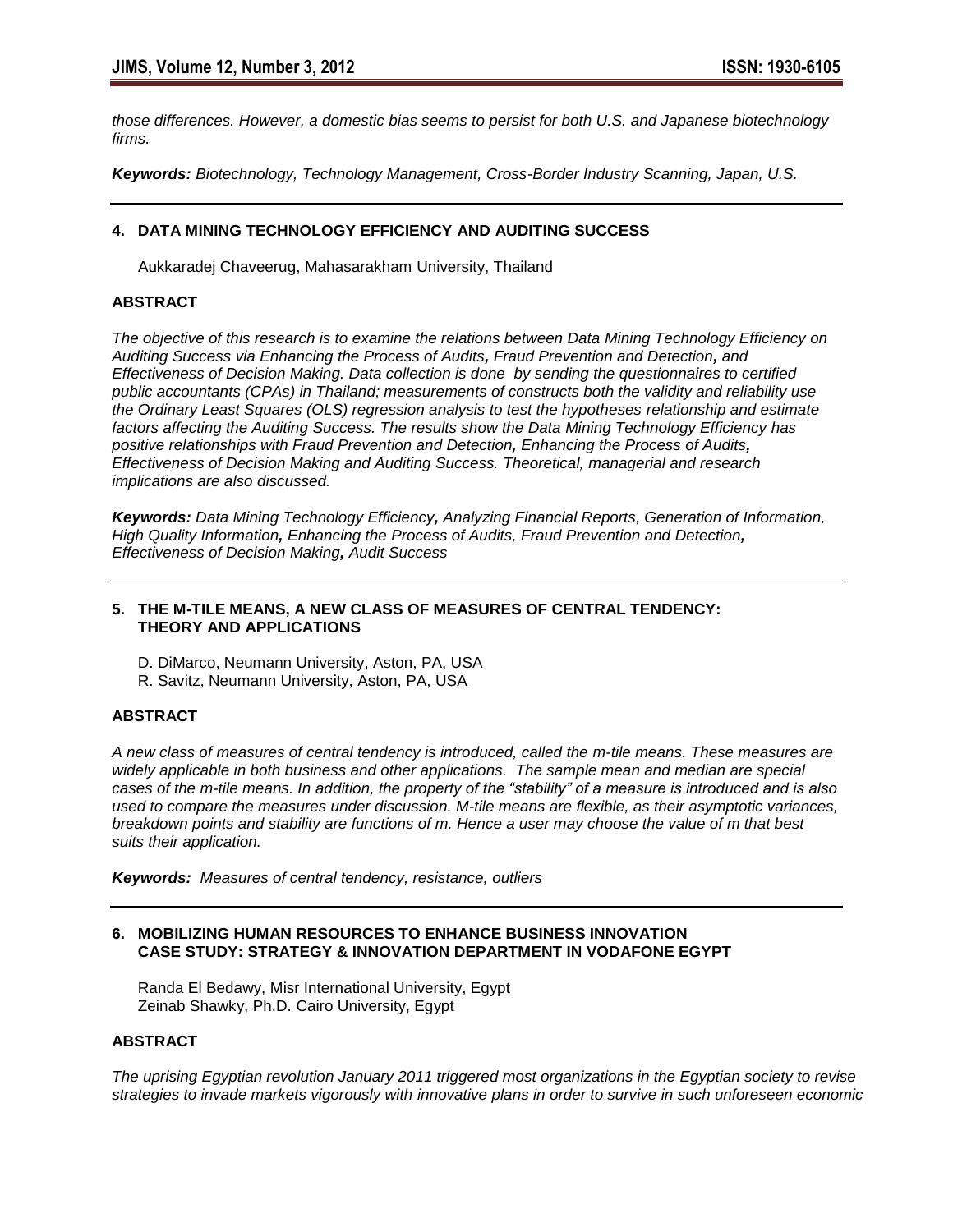*conditions. As change is the process by which the future invades our life, most organizations in Egypt nowadays are trying to pave the way for this change allowing for more innovative patterns that cannot be guided without the support of the human resources policies and practices. The importance of this study arises from its contribution at both the academic and the practical levels as it reflects not only the importance of innovation as a catalyst tool for the organization development but also it focuses on the importance of mobilizing human resources to enhance business innovation. On the academic level, the aim of this study is to shed the light on such a crucial approach of business innovation as one of the new trends in management studies as well as to highlight the crucial role of human resources to support business innovation initiative. On the practical level, the importance of this study arises from the fact that there are few studies within the Egyptian context that highlighted the importance of mobilizing human resources to enhance business innovation. This study would reflect the concepts derived from the literature review on both business innovation and human resources practices as applied on one of the Egyptian business organization in the field of communication: Vodafone Egypt. The focus of this study can be tackled through two questions. First is to what extent can human resources enhance business innovation? Secondly, to what extent the applicable procedures in Vodafone Egypt regarding both business innovation & human resources practices fulfill the standards driven through the international experiences?*

*Keywords: Innovation, Innovation Measurement, Innovation Dimensions, Innovation Strategies, Business Models, Human Resources Management*

#### **7. EFFECTS OF MARKET INFORMATION ON KNOWLEDGE MANAGEMENT AND NEW PRODUCT DEVELOPMENT TO PERFORMANCE: A CONCEPTUAL FRAMEWORK INVESTIGATION OF HIGH-TECH BUSINESS**

Achariya Issarapaibool, Mahasarakham University, Thailand

### **ABSTRACT**

*Building on prior research in organizational knowledge, learning and develop new product and service. This paper suggests a conceptual framework used to generate research proposition that provide insight into how explores the effects of knowledge management and new product Development (NPD) from the market information have to influence to Business performance and to examines role of moderator of market turbulence of enterprises, this paper develops 8 propositions Simultaneously, this paper try to finds out different formation overall factors. Other important findings the propose of this paper which is market information effect enough and more helpful to enhance customer network relationship and increase the business performance. Contributions and suggestions are provided for the future research.*

*Keywords: market information, knowledge management (KM), new product Development (NPD), Business performance and market turbulence*

### **8. LEADERSHIP AND BANKING CRISES IN THE UNITED STATES AND ITS SEVEN TOP TRADING PARTNER COUNTRIES IN LATIN AMERICA**

Carmen Leonor Martínez-López, the City University of New York/BMCC, USA

### **ABSTRACT**

*This paper examines the leadership of business leaders and government officials in confronting the banking crises in the United States and states three propositions to study the gap in research regarding the leadership of the business leaders and chairmen of the National Banks of Argentina, Brazil, Chile, Colombia, Costa Rica, the Dominican Republic, Mexico, and the United States (Hornbeck, 2010).*

*Keywords: Banking crises, central banks, trading partners, the U.S., and Latin America*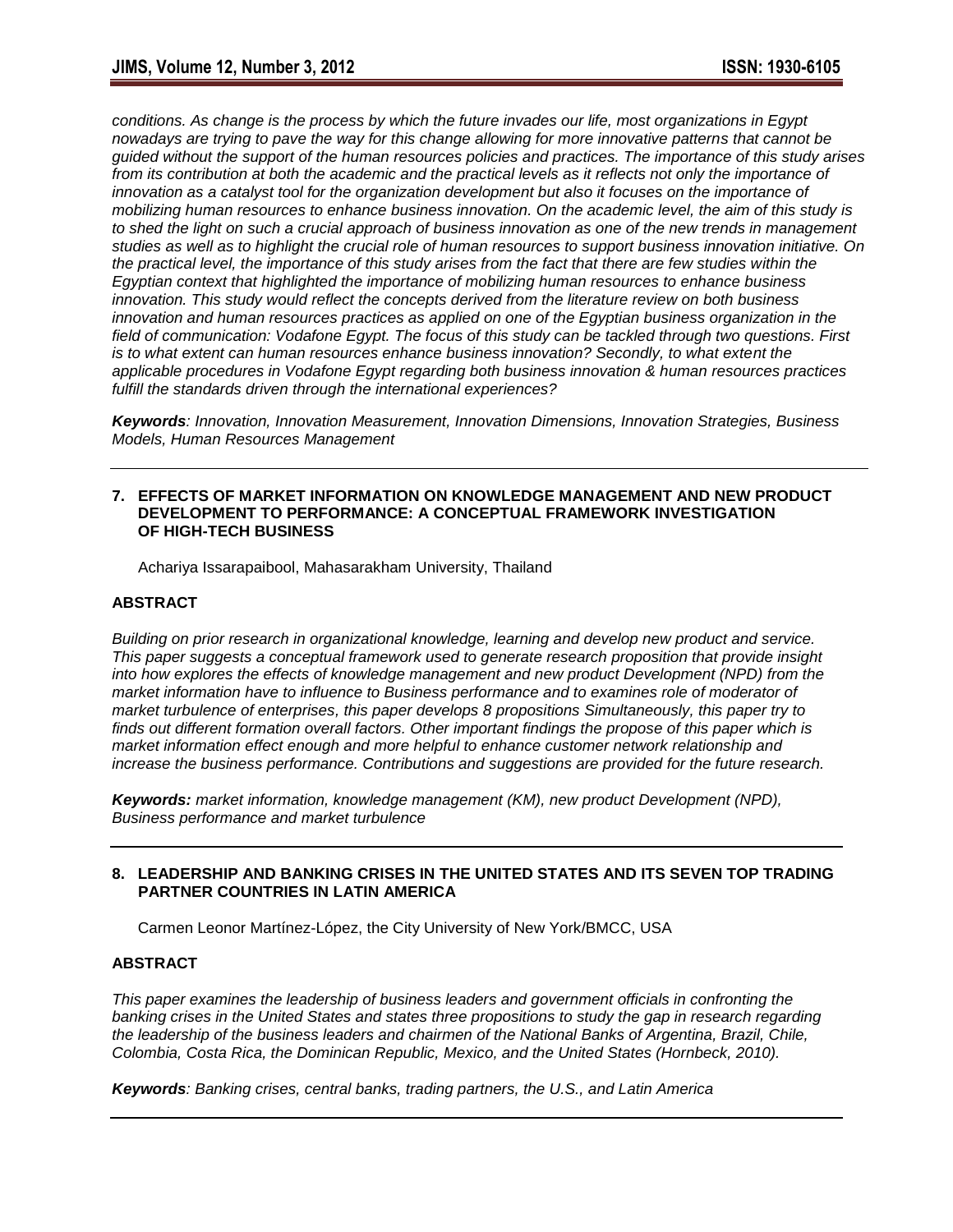### **9. A STUDY OF HAITIAN IMMIGRANT'S ASSIMILATION TO WESTERN PRACTICES OF USING THE TELEPHONY AND INTERNET TECHNOLOGIES: ARE COMMUNICATIONAL TECHNOLOGIES A HINDRANCE OF HELP IN IMMIGRANT ACCULTURATION?**

Rhonda Polak, N.A.B.A. Consulting, USA Jeanette D. Francis, Keiser University Graduate School, Florida, USA Bahaudin G. Mujtaba, Keiser University Graduate School, Florida, USA Borivoje-Boris Djokic, Keiser University Graduate School, Florida, USA

# **ABSTRACT**

*This study examines the relationship between the use of technology to stay connected with home country and culture while adapting and integrating into the host culture. Through a survey the authors, probe into how Haitian immigrants living in South Florida with varying levels of contact with their home country acculturate into the receiving society, exploring an increasingly salient experience of contemporary global migrants. Immigration is the experience of acculturation by individuals and the emergence of culturally plural societies, where both immigrants and host country citizens can live together in a positive environment. In this study, we report our exploratory findings and insights from a survey conducted among Haitians immigrants in South Florida area, studying the relationship between the scope of their electronic communication, and their level of integration into the mainstream American culture. Considerable research has been devoted to the understanding of immigration, acculturation and adaptation of adults, but much less has addressed these phenomena among Haitian population in reference to the use of communication technologies to keep in touch with their loved ones overseas and being fully adapted to their host country at the same time, asserting both identities. In other words, to what extend Haitians who wish to have contact with American culture, while maintaining their cultural attributes do so through the internet and telecommunication technologies.* 

*The objective of this study is to explore the correlation between cultural integration process and the level of internet and telephony technologies usage among Haitians living in the South Florida. The internet and telephones are a necessity becoming central for one's knowledge of environment, for the retention of one's social contacts but also for the organization of one's' life. This is especially thru for immigrants who often rely on their new and old social networks in order to adjust to the host country. This study looks at five well understood measures or indicators of the acculturation process, namely language proficiency,*  language use, length of time in the host culture, age, and peer contact. It also looks at the preferences of *internet related tools to contact friends and relatives both in Haiti and USA by email, text messaging, and social sites.* 

*In our study, highly integrated Haitians immigrants are those that are younger, have lived here longer, are proficient in Creole and English, speak to friends and relatives in both languages, and spend free time with both Americans and other Haitians.*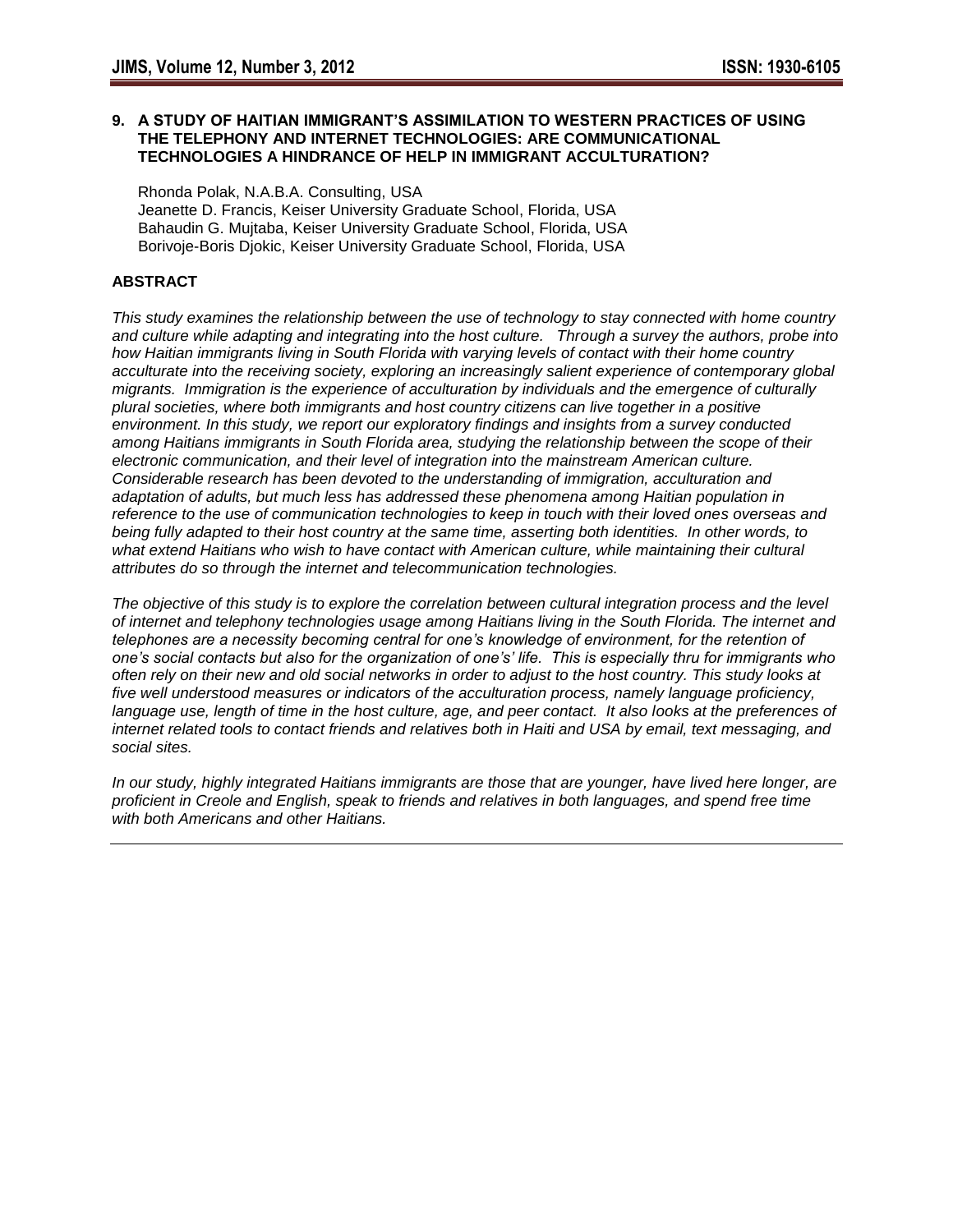## **10. THE INVESTMENT RETURNS OF INTERNATIONAL ENTREPRENEURS**

 Joel M. Shulman, Babson College, Babson Park, Massachusetts, USA Raymond A.K. Cox, University of Northern British Columbia, Prince George, British Columbia, Canada

### **ABSTRACT**

*We analyze the performance of entrepreneur-managed companies in international markets using monthly stock returns over the time period January 2, 2005 through January 31, 2011. For the firms that fit this category, with a minimum market capitalization of USD 200 million, as a portfolio earned 12.59 percent per annum for the entire time period. This compares to 4.46, 3.03, 1.63, and 0.98 percent for the benchmarks MSCI World Index, Russell 2000, Russell 3000 and Standard and Poor's 500 Price Index respectively.*

**Keywords:** *Entrepreneur, Family Control, Founder, International Investments*

### **11. AN APPLICATION OF ISM: CASE OF BEE-NABL ACCREDITED CHECK TESTING LABORATORIES UNDER STANDARDS AND LABELING PROGRAMME IN INDIA**

 Vivek Soni, Department of Management Studies, IIT Delhi, India Surya Prakash Singh, Department of Management Studies, IIT Delhi, India Devinder Kumar Banwet, Department of Management Studies, IIT Delhi, India

#### **ABSTRACT**

India first adopted minimum energy performance standards (MEPS) in the year 2006. Today, there are standards for a wide range of domestic, commercial and selected industrial products. Concerning about the integrity of the energy information labeling and MEPS, Bureau of Energy Efficiency (BEE) has launched check testing scheme and started to conduct check testing of these products for compliance of standards at the laboratories in India. These labs have been technically competent and accredited by National Accreditation for Testing and Calibration Laboratories (NABL). Government of India has authorized NABL as the sole accreditation body for Testing and Calibration Laboratories. This paper presents the application of Interpretive Structural Modeling (ISM) as a potential decision making tool for identify the knowledge management variables affecting the check testing scheme. The objective of applying the ISM in the area of check testing covered under Standards and Labeling (S&L) Progarmme to analyze the driving power and dependence powers of the variables using MIC MAC analysis based on their nature and characteristics. The MIC MAC analysis has strong influence in clustering the variables for further application to assess the performance of the check testing labs in India.

**Keywords:** Interpretive Structural Modeling (ISM), Minimum Energy Performance Standards (MEPS), Bureau of Energy Efficiency (BEE), National Accreditation for Testing and Calibration Laboratories (NABL), Check Testing Scheme.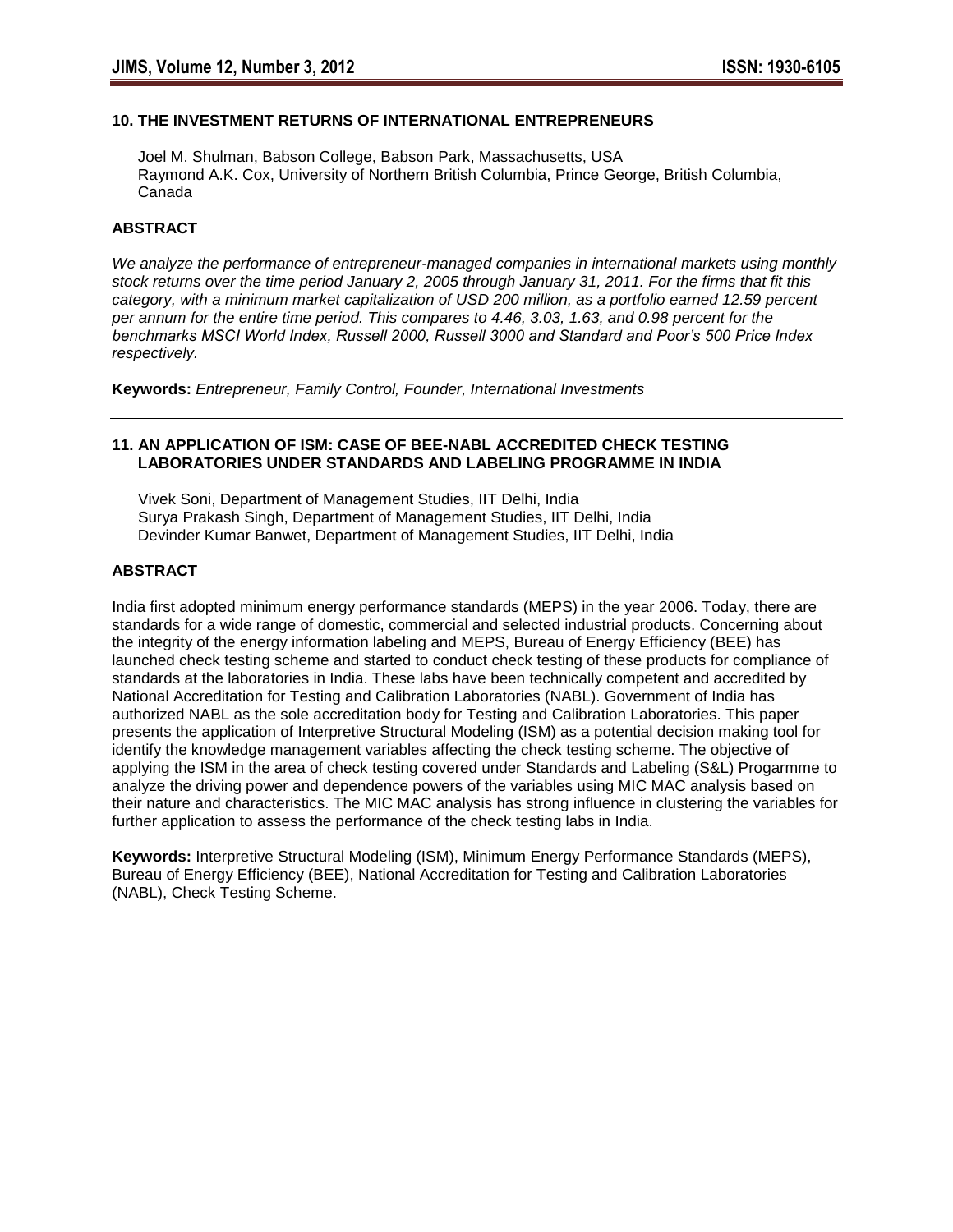# **12. SHADOW PRICING OF AGRICULTURAL SOLID WASTES DISPOSAL IN URBAN KENYA: THE CASE OF ELDORET MUNICIPALITY**

 Timothy Sulo, Moi University, Eldoret, Kenya Chepngeno W. Moi University, Eldoret, Kenya Saina E., Moi University, Eldoret, Kenya Chumo C., Moi University, Eldoret, Kenya Kosge R. Moi University, Eldoret, Kenya Kotut S. Moi University, Eldoret, Kenya

# **ABSTRACT**

Assessing agricultural solid wastes (asw) pollution loads requires specific contributions of agricultural solid wastes to the solid waste generation and management. This paper comes in the wake of serious financial constraints facing Eldoret Municipal Council (E.M.C) in Kenya leading to a collapse in the solid waste management efforts. The main objectives were to determine the shadow prices of agricultural solid wastes disposal, analyze agricultural solid wastes pollution loads and provide a sensitivity analysis on the various policy options available. Linear programming was used to determine the shadow prices of agricultural solid wastes disposal in the municipality and a sensitivity analysis was conducted. The results indicate the shadow price of agricultural solid wastes disposal was Kenya Shillings [Ksh] 561.18 per unit tone which was higher than the actual disposal cost of Ksh 477.00. It was also found that shadow price of agricultural solid wastes disposal in the industrial sector was Ksh 1495.29 which was also higher than the actual industrial cost of solid waste deposal of Ksh 1271 per unit tone. The results further indicate that about 32% of the commercial and industrial solid wastes in the municipality were agricultural solid wastes and that about 11% of it was being recovered for use elsewhere. A sensitivity analysis conducted on these results revealed that specific policy instruments such as tax incentives and subsidy policies on agricultural solid wastes can be used to stimulate the process of recovery and utilization of agricultural solid wastes as raw materials. It is recommended that other than revise the pricing of utilities and services, an economic policy formulation towards the promotion of recovery and utilization of solid wastes as raw materials is a priority area.

**Keywords:** Shadow Pricing, Agricultural Solid Wastes, Sensitivity Analysis, Policy Options

### **13. INNOVATION IN SERVICES: CONCEPTUAL MODEL RELATING COMPETITIVENESS IN THE POPULAR COMMUNITY BANKS OF THE REGION OF SIERRA DE AMULA AND SOUTH COAST OF JALISCO, MEXICO**

 Juan Mejia Trejo, University of Guadalajara-CUCEA, Guadalajara, Jalisco, Mexico Jose Sanchez Gutierrez, University of Guadalajara-CUCEA, Guadalajara, Jalisco, Mexico Juan Gaytan Cortes, University of Guadalajara-CUCEA, Guadalajara, Jalisco, Mexico

### **ABSTRACT**

It is a fact that the current banking system serves only a small number of depositors and Popular Community Banks (PCB), are a very important social alternative because its origins as posed by the development of the members and the community, unlike banking approach is profitability.The región of Sierra de Amula y Costa Sur de Jalisco (SACSJ) is known for high retention of the 4 PCB subjects: Agustin de Iturbide (1955;11,232 members), Cristobal Colon (1972; 32,584 members), San Jose Casimiro (1977; 6,539 members) and Santa Maria Guadalupe (1960;17,030 members) totaling 67,385 members in December 2011. That contrasts with the bad experiences of their counterparts in the metropolitan area of Guadalajara, which have fallen into bad practices and even fraud. The main reason of this document, is to study the successful model of the PCB in SACSJ region, that inspires to discover the Variables of Innovation in Services (VIS) relating Competitiveness to permanence, growth and retention in a Conceptual Model, to allow the managers of these PCB to recognize, and decides to transform and implement actions in order to become more competitive. To achieve this, was carry out a